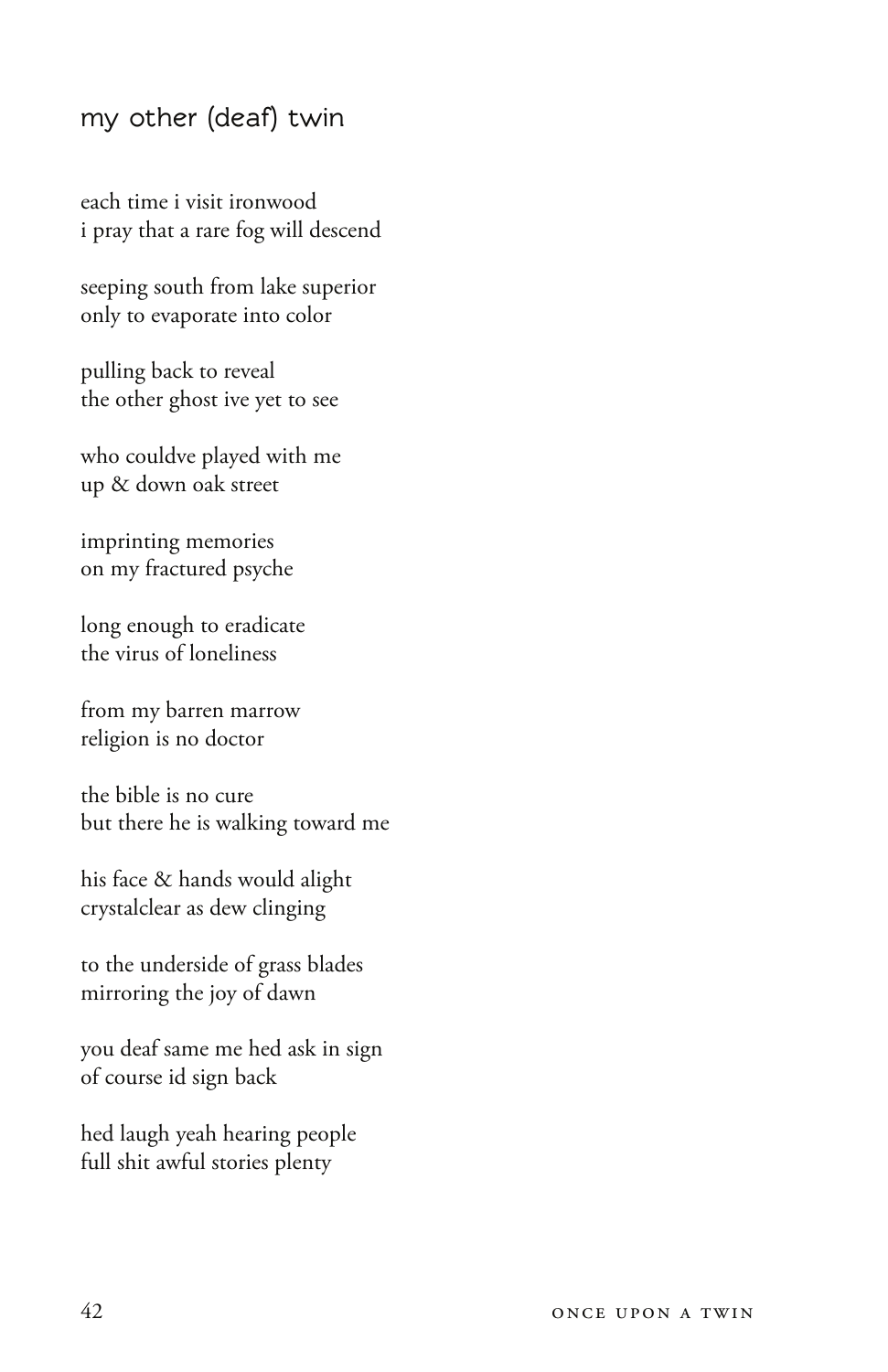there under the ghost shadow of that oak tree chopped down

years ago without warning defacing the roths house

but now that hes found me buildings long razed are resurrected

to show him what hed lost from the fog clouding his life

he can see my memories rising like phantom skyscrapers

crowding behind my back his eyes are full of miracles

my eyes now have perfect 20 20 my glasses were never rosecolored anyway

the way he signs so clearly i feel as if im gulping so much water

who knew family could be such a fucking desert in the middle of wintry sundays

no one asked if i wanted a glass of clarity i hadnt known any better with my dirty water

a little rage wouldve filtered out its swirling obfuscation just like that

he & i may have only met but it already feels as if centuries together will be too short

we would stand facing each other never moving at all yet signing